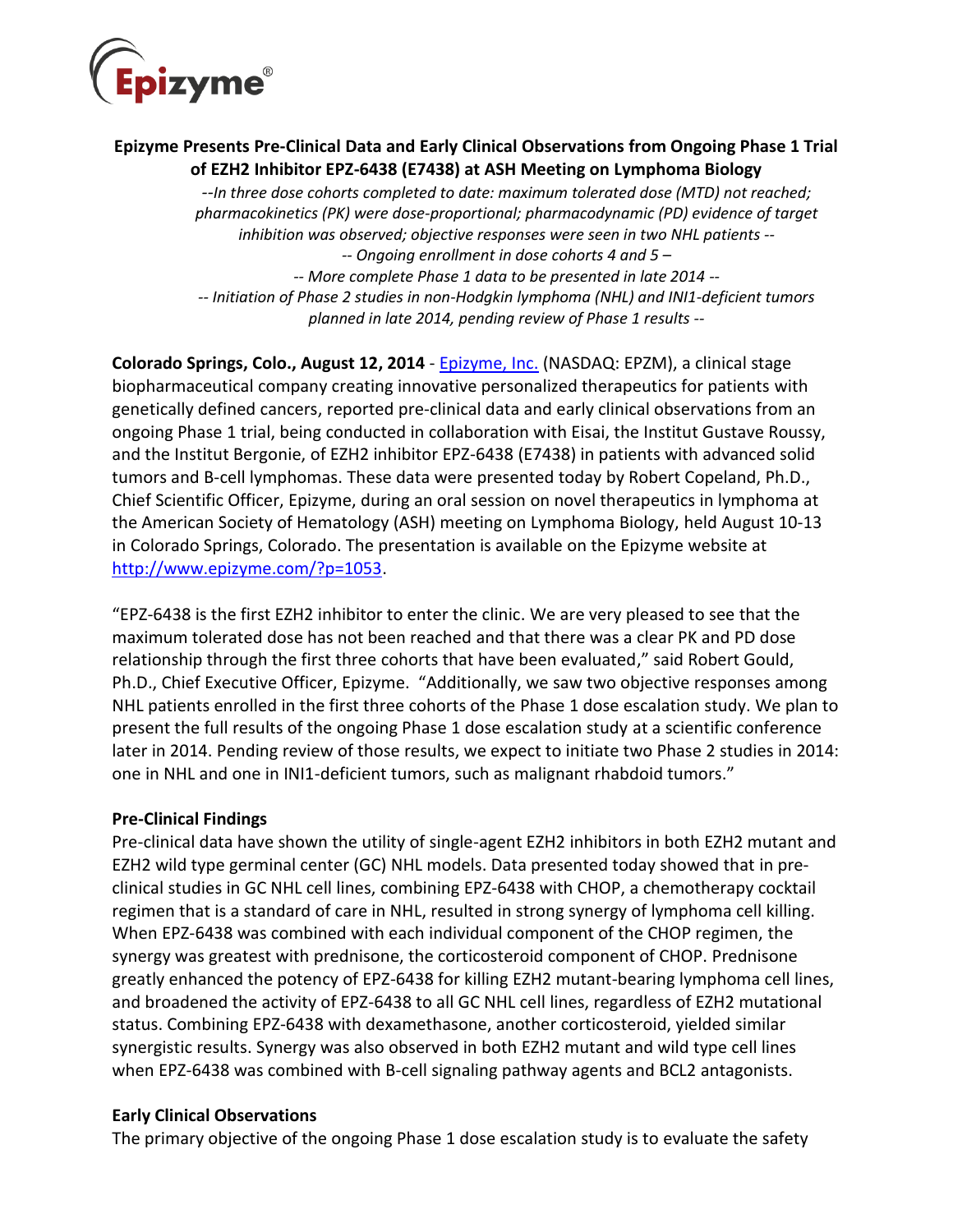and tolerability of EPZ-6438 and determine the maximum tolerated dose (MTD) or recommended Phase 2 dose (RP2D); the secondary objectives are to determine pharmacokinetics (PK) and pharmacodynamics (PD) of EPZ-6438. The study to date consists of five dosing cohorts, with evaluation of doses of 100 mg to 1600 mg BID, orally administered in 28-day cycles without a drug holiday in patients with advanced solid tumors or with relapsed or refractory B-cell lymphoma. Three of five dosing cohorts (100, 200 and 400 mg) have been completed with 12 evaluable patients dosed, four of whom were NHL patients. Dose cohorts evaluating 800 mg and 1600 mg are ongoing.

Early clinical observations from the three completed cohorts include:

- MTD has not been reached; there were no DLTs or AE-related treatment discontinuations
- PK was dose-proportional across these three cohorts
- PD evidence of target inhibition was observed in skin
- Two NHL patients achieved objective responses: a partial response in a patient with relapsed transformed diffuse large B-cell lymphoma (DLBCL), and an ongoing partial response in a patient with primary refractory mediastinal B-cell lymphoma (PMBCL)
- Additionally, a patient with follicular lymphoma with EZH2 mutation had stable disease

# **About EZH2 Cancers**

EZH2 is a histone methyltransferase (HMT) that is increasingly understood to play a potentially oncogenic role in a number of cancers. These include germinal center (GC) non-Hodgkin lymphomas, INI1-deficient cancers such as synovial sarcoma and malignant rhabdoid tumors, and a range of other solid tumors.

# **About EPZ-6438**

Epizyme and its partner Eisai are developing EPZ-6438, a small molecule inhibitor of EZH2 created with Epizyme's proprietary product platform, for the treatment of non-Hodgkin lymphoma patients. In many human cancers, misregulated EZH2 enzyme activity results in misregulation of genes that control cell proliferation — without these control mechanisms, cancer cells are free to grow rapidly.

Epizyme granted Eisai a worldwide license to EPZ-6438 (Eisai refers to this therapeutic candidate as E7438), subject to Epizyme's right to opt in for co-development, cocommercialization and profit share arrangement with Eisai in the United States. Epizyme is working with Roche and Eisai to develop a companion diagnostic to identify patients with nonwild type EZH2, where EZH2 contains point mutations. Additional information about these partnerships may be found here: <http://www.epizyme.com/about-us/partnerships/>

In June 2013, Epizyme and Eisai initiated a Phase 1/2 clinical trial of EPZ-6438 (E7438) in patients with advanced solid tumors or B-cell lymphomas. This program is currently in the dose escalation phase. EPZ-6438 is the second HMTi to enter human clinical development (following Epizyme's DOT1L inhibitor, EPZ-5676).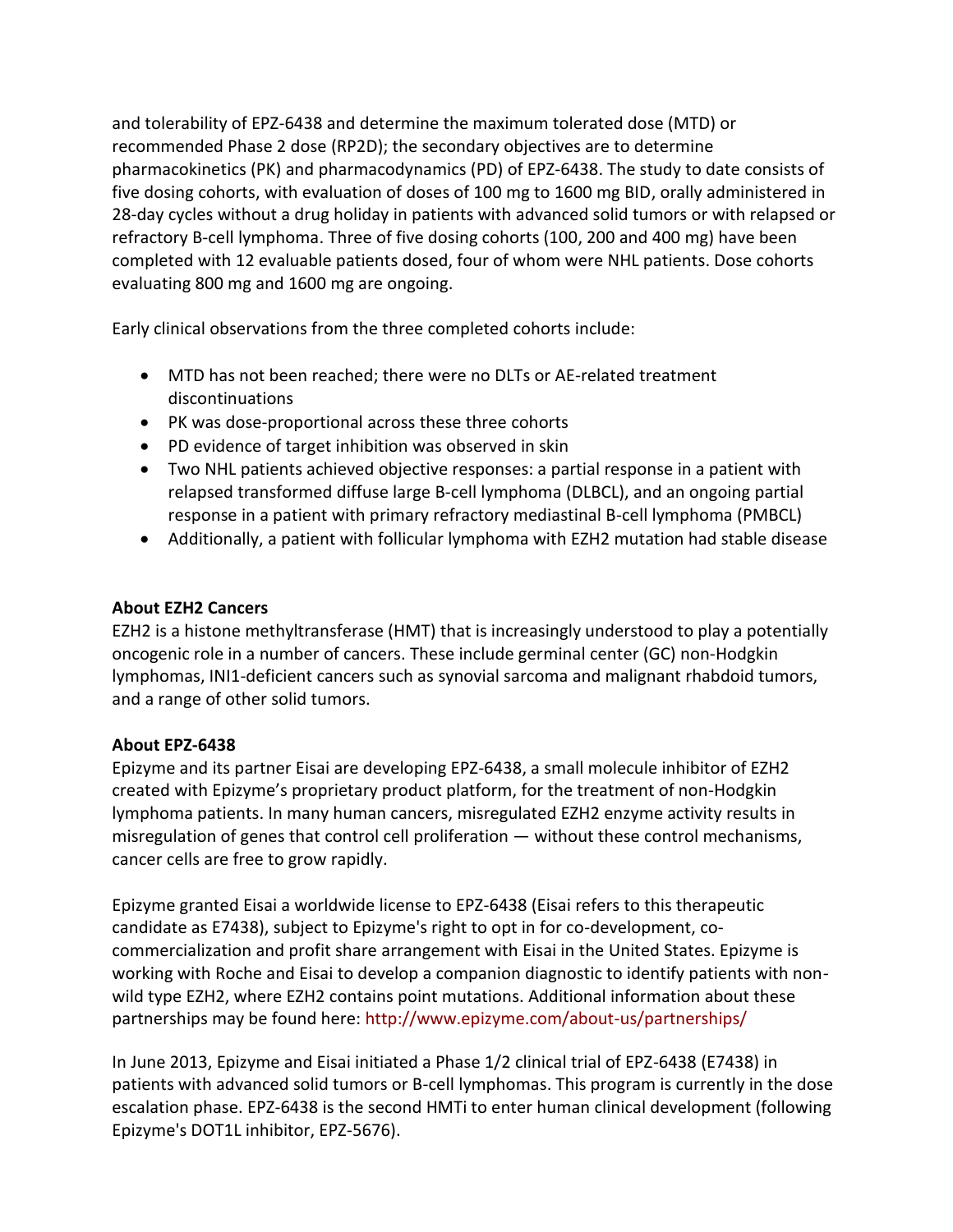Additional information about this program, including clinical trial information, may be found here: <http://clinicaltrials.gov/ct2/show/NCT01897571>

#### **About Epizyme, Inc.**

Epizyme, Inc. is a clinical stage biopharmaceutical company creating personalized therapeutics for patients with genetically defined cancers. Epizyme has built a proprietary product platform that the company uses to create small molecule inhibitors of a 96-member class of enzymes known as histone methyltransferases, or HMTs. HMTs are part of the system of gene regulation, referred to as epigenetics, that controls gene expression. Genetic alterations can result in changes to the activity of HMTs, making them oncogenic (cancer-causing). By focusing on the genetic drivers of cancers, Epizyme's targeted science seeks to match the right medicines with the right patients for a personalized approach to cancer treatment.

For more information, visit [www.epizyme.com](http://www.epizyme.com/) and connect with us on Twitter at [@EpizymeRx.](https://twitter.com/epizymerx)

#### **Cautionary Note on Forward-Looking Statements**

Any statements in this press release about future expectations, plans and prospects for Epizyme, Inc. and other statements containing the words "anticipate," "believe," "estimate," "expect," "intend," "may," "plan," "predict," "project," "target," "potential," "will," "would," "could," "should," "continue," and similar expressions, constitute forward-looking statements within the meaning of The Private Securities Litigation Reform Act of 1995. Actual results may differ materially from those indicated by such forward-looking statements as a result of various important factors, including: uncertainties inherent in the initiation of future clinical studies or expansion of ongoing clinical studies, availability and timing of data from ongoing clinical studies, whether interim results from a clinical trial such as the results reported in this release will be predictive of the final results of the trial or results of early clinical studies will be indicative of the results of future trials; expectations for regulatory approvals, development progress of the Company's companion diagnostics, availability of funding sufficient for the Company's foreseeable and unforeseeable operating expenses and capital expenditure requirements, other matters that could affect the availability or commercial potential of the Company's therapeutic candidates or companion diagnostics and other factors discussed in the "Risk Factors" section of the Company's Quarterly Report on Form 10-Q filed with the Securities and Exchange Commission in May 2014. In addition, the forward-looking statements included in this press release represent the Company's views as of the date hereof. The Company anticipates that subsequent events and developments will cause the Company's views to change. However, while the Company may elect to update these forward-looking statements at some point in the future, the Company specifically disclaims any obligation to do so. These forward-looking statements should not be relied upon as representing the Company's views as of any date subsequent to the date hereof.